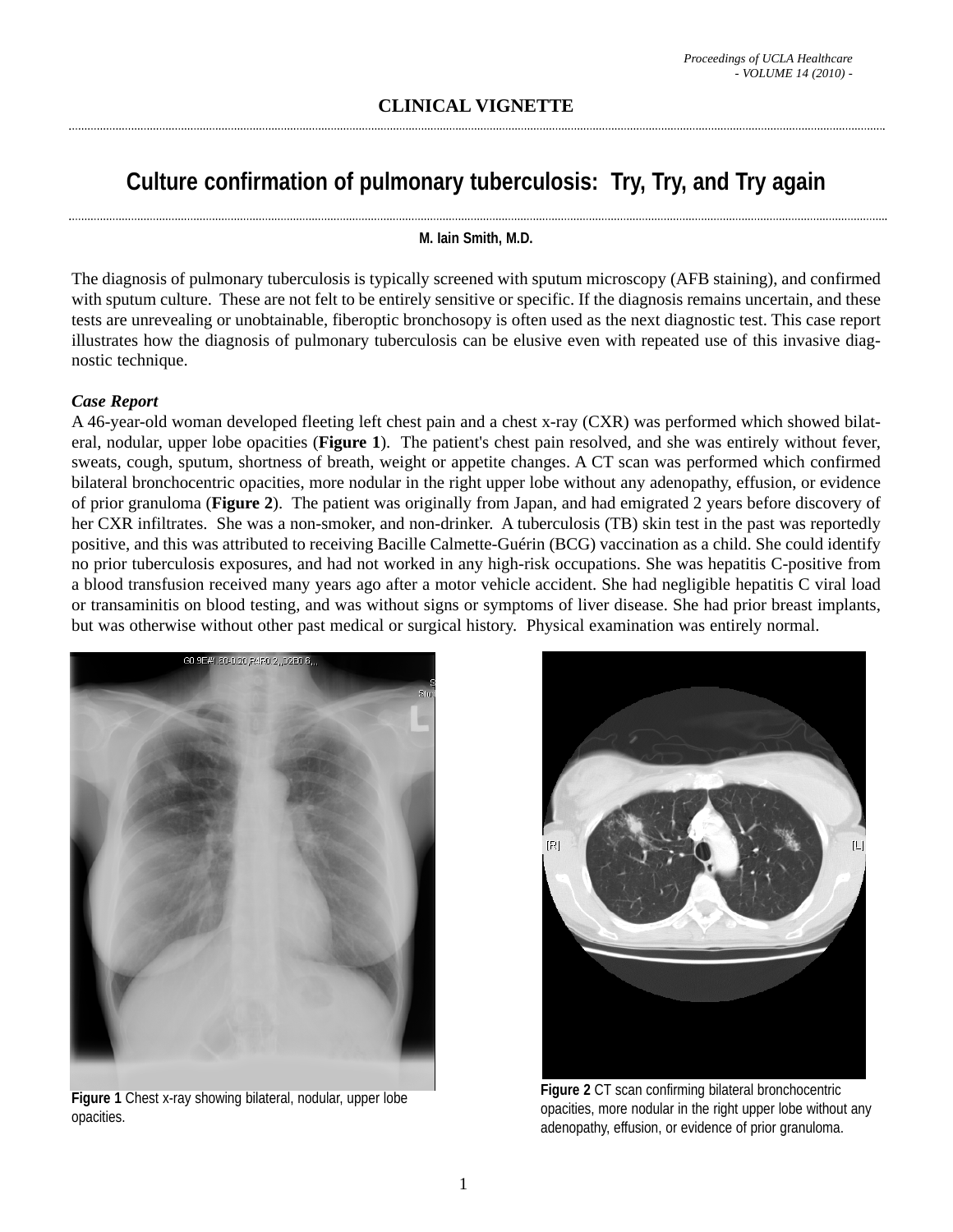Cocci serologies and HIV were tested and were negative, and complete blood count showed no left shift or eosinophilia. The patient could not produce sputum, and fiberoptic bronchoscopy was performed with bronchial washings. These showed no acid-fast bacilli (AFB) or other organisms on stain or culture. A follow up CT scan was performed 6 weeks later, which showed mass-like infiltrate with slight progression in the right upper lung. A followup bronchoscopy was performed, this time with both biopsy and washings. Again this showed no organisms on stain or culture. The transbronchial biopsy did show "granulomas with some necrosis, no organisms seen". The patient remained asymptomatic. Laboratory rheumatologic markers were negative. A third chest CT scan was performed after an additional 4 months had passed, which showed some further progression of nodular, peribronchial infiltrates. The patient was still asymptomatic and without constitutional symptoms (fevers, sweats, weight loss) but agreed eventually to a third bronchoscopy. This was again stain-negative for AFB organisms, but ultimately did grow mycobacterium tuberculosis.

The patient was treated with 4 drugs initially, and then completed 2 months of INH, rifampin and pyrazinamide (the ethambutol discontinued when the tuberculosis was shown to be sensitive to all drugs on culture testing). This was followed by an additional 4 months of INH and rifampin. Follow-up lab testing showed no transaminitis, and followup CXR showed resolution of infiltrates with biapical scarring. Her husband was screened with a PPD skin test, which remained negative 8 weeks after treatment had begun for the index patient. The patient herself remained asymptomatic throughout her treatment and follow-up.

| Date      | Bronchoscopy washing<br>AFB microscopy | Bronchoscopy washing<br>AFB culture | Bronchoscopy<br>biopsy AFB culture |
|-----------|----------------------------------------|-------------------------------------|------------------------------------|
| 5/4/2004  | negative                               | negative                            |                                    |
| 6/29/2004 | negative                               | negative                            | negative                           |
| 1/12/2005 | negative                               | positive                            |                                    |

*Results of three bronchoscopies:*

## *Discussion*

Like any test, the predictive power of bronchoscopy to search for lung infection is determined by the pre-test probability. The difficulty in interpreting repeated negative results for this patient was the increasing clinical suspicion that this might be tuberculosis. The sputum microscopy and culture results began to lose their "negative predictive power". The discordance between clinical suspicion and test results was ultimately resolved by repeated testing.

Pulmonary tuberculosis remains a worldwide problem, but thankfully the incidence has gradually declined over the last 10 years in this country. In 2008 there were 12,898 cases in the United States, for a case rate of 4.2 per 100,000 population. More than half (59 %) of these were diagnosed in patients who were born in foreign countries1. Most of these cases came from countries with high tuberculosis rates. Japan has a low rate of tuberculosis similar to the United States2. This patient's recent emigration from Japan would not necessarily have increased suspicion. This patient had no other risk factors such as residence in high-risk congregate settings, medical work, or known exposure to contacts with active tuberculosis.

The history of a positive PPD does raise the possibility of latent tuberculosis. Patients who are exposed and infected by tuberculosis often have minimal symptoms, and develop clinically silent, "latent" disease. These patients are often reactive when tested with PPD skin testing, and have a risk of reactivation/ post-primary tuberculosis later in life. The role of childhood BCG vaccination contributing to false positive skin testing has long been debated. In present practice it is typically disregarded when interpreting skin test results in adults, although it is known to cause lingering skin test reactivity for some patients who have received the vaccine earlier in life3. Newer interferon release assays have been developed as an alternative to skin testing. These blood tests may be able to discriminate prior tuberculosis exposure from BCG immunization. They may also be able to help predict risk of reactivation4. These blood tests are just becoming available clinically.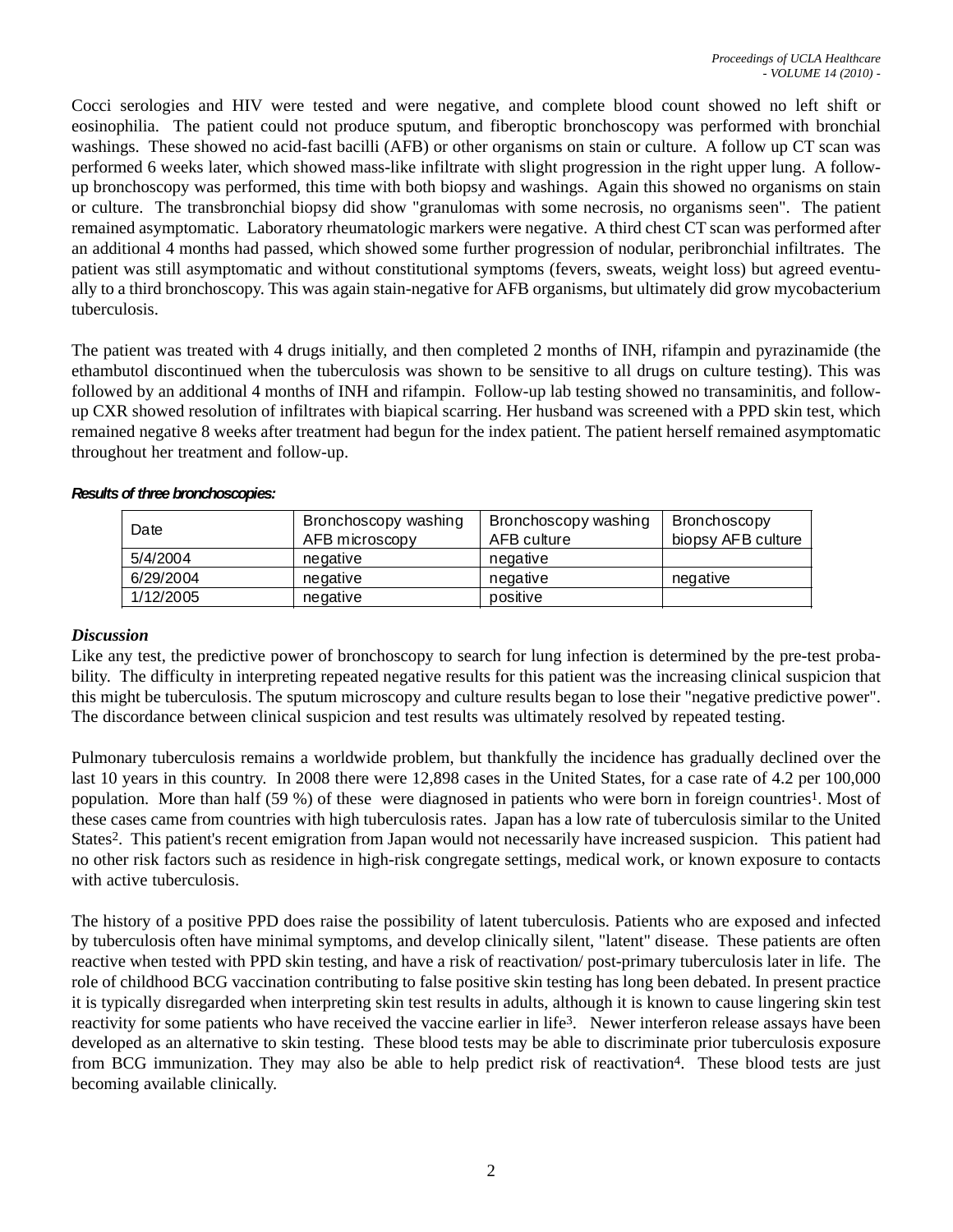It is believed that primary pulmonary tuberculosis infection leaves a parenchymal scar, such as tuberculoma or area of fibrosis on radiograph in approximately one third of patients who contract the disease. Evidence of old tuberculosis scars or granuloma can provide radiographic evidence of possible latent disease. This patient's CT scan did not suggest prior granulomatous disease. Post primary tuberculosis (or "re-activation of latent disease") typically presents as patchy, poorly-defined segmental consolidation in the well-aerated upper lobes, and superior segments of the lower lobes. These consolidations often have a nodular appearance, and ultimately cavitate in many cases. There is often a "tree and bud' pattern seen on chest CT scan which represents spread of granulomatous inflammation down bronchioles.5 The evolution of this patient's chest CT scan did show many of these features.

This patient had a surprising lack of clinical symptoms. Classic symptoms of tuberculosis are cough, fever and weight loss. Modern population-based studies show these symptoms may be less common than traditional teaching. One study of over 500 cases of tuberculosis identified in Los Angeles over 6 months in 1993 showed<sup>6</sup> cough present in only 48%, weight loss reported in 44% and fever in 29%. Clearly, tuberculosis should not be dismissed as a possibility when "typical" symptoms are not present.

The most common screening test for pulmonary tuberculosis (either primary disease or reactivation of latent disease) is sputum microscopy for AFB-staining organisms. The gold standard for confirming diagnosis is isolation of the organism on sputum culture. Spontaneous sputum samples are typically collected 3 times (preferably on separate days) and processed in an experienced lab. The sensitivity of sputum stain for culture confirmed tuberculosis varies from 45% to 80% depending on the population studied7. Newer nucleic acid amplification tests may improve this sensitivity further, and may be particularly useful in quickly differentiating mycobacterium tuberculosis from other non tuberculosis mycobacterium which stain positive in sputum samples<sup>8</sup>.

Unfortunately, many patients with possible clinical and/or radiographic evidence of pulmonary tuberculosis are unable to expectorate sputum spontaneously. Options to obtain specimens in patients who can not cough up a specimen include gastric washings, induced sputum or fiberoptic bronchoscopy. Gastric washings are rarely performed in the adult. Broncohscopy is commonly used in this situation (at least in developed countries). The sensitivity of bronchial washings obtained via bronchoscopy for AFB culture has been described as high as 82% in older studies<sup>9</sup>. Induced sputum is performed less often in most centers, but is also reported to be effective in sampling the lower airway for stains and culture. Interestingly, recent comparisons of bronchoscopic sampling to induced sputum show no clear additional benefit to bronchoscopy in identifying tuberculosis when sputum induction is well-performed 10-12.

Bronchocsopy does have the additional benefit of obtaining biopsy samples, as were performed in this patient. Necrotizing granuloma is a well-known histology for tuberculosis, although other infectious or non-infectious illness can mimic this pattern of inflammation. In one retrospective study of 105 trans-bronchial biopsies which showed necrotizing granuloma, the large majority were ultimately diagnosed with tuberculosis. The authors estimated this pathologic finding on biopsy gave a sensitivity in their population of 76% for culture-positive tuberculosis13.

With positive PPD history, evolving CT scan and suggestive pathology, it would have been reasonable to pursue empiric treatment of tuberculosis in this patient after the second bronchoscopy. Empiric treatment has the advantage of forestalling further morbidity in the patient and interrupting any community disease transmission. Without positive culture results, however, the diagnosis would remain presumptive, and drug sensitivities would not be able to guide a drug treatment regimen. In this case the patient ultimately underwent a third bronchoscopy, which, although negative again on microscopy, ultimately grew mycobacterium tuberculosis. This case demonstrates the imperfect sensitivity and specificity of bronchoscopy, even on repeated sampling, in making culture diagnosis of mycobacterium tuberculosis. It also emphasizes the importance of prior probability and clinical suspicion in interpreting any test result.